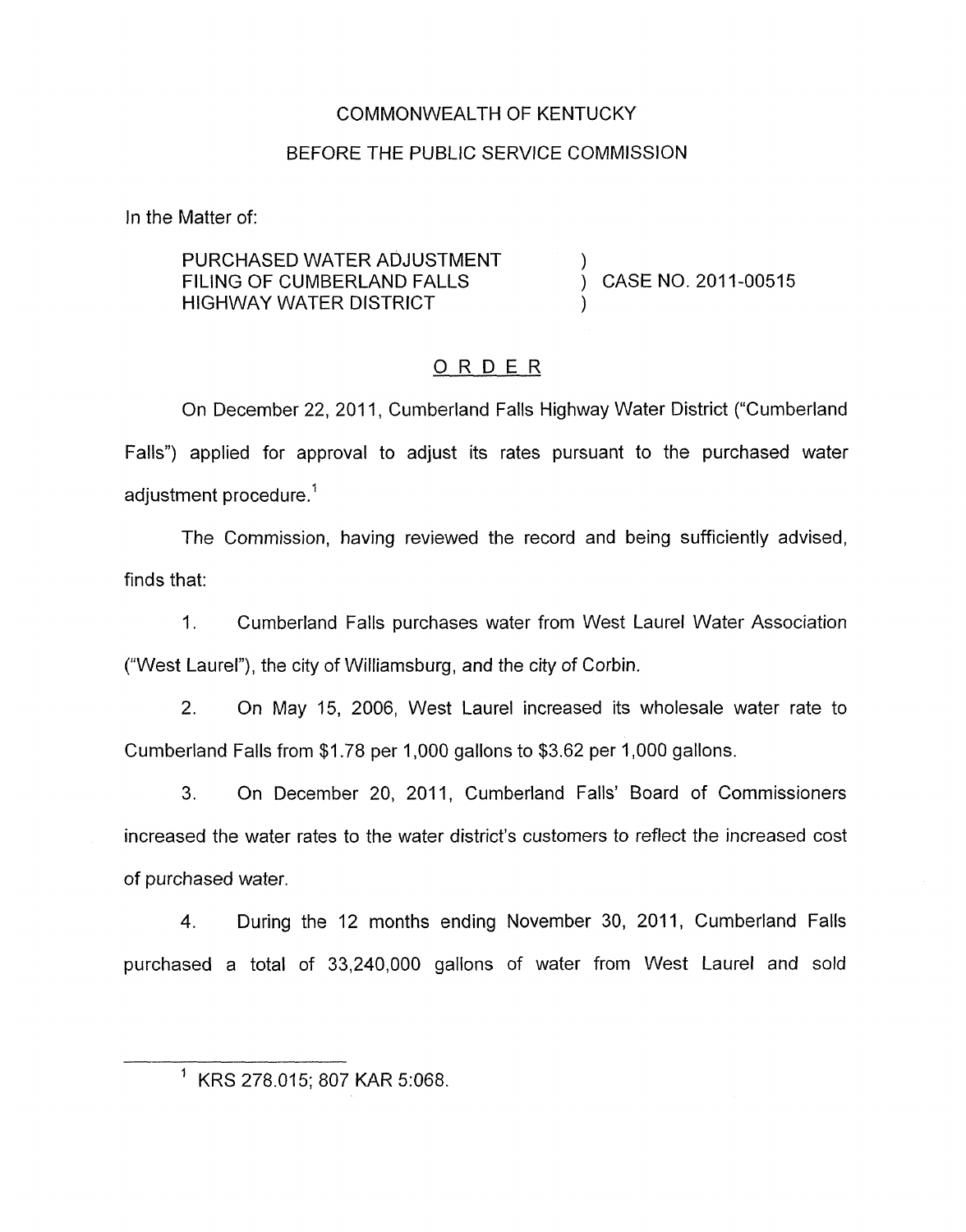162,316,200 gallons. The increase in the cost of purchased water is \$61,161.60, resulting in a purchased water adjustment of \$0.38 per 1,000 gallons.

5. Cumberland Falls' proposed rates are fair, just, and reasonable and should be approved.

6. The purchased water adjustment of \$0.38 per 1,000 gallons is fair, just, and reasonable and should be approved.

IT IS THEREFORE ORDERED that:

I. Cumberland Falls' proposed rates are approved.

2. The purchased water adjustment of \$0.38 per 1,000 gallons as calculated in Appendix A is approved.

3. The rates in Appendix B are approved for service rendered on or after December 20, 2011.

4. The tariff sheets filed by Cumberland Falls are approved as filed.

By the Commission



**ATTES** Diłečto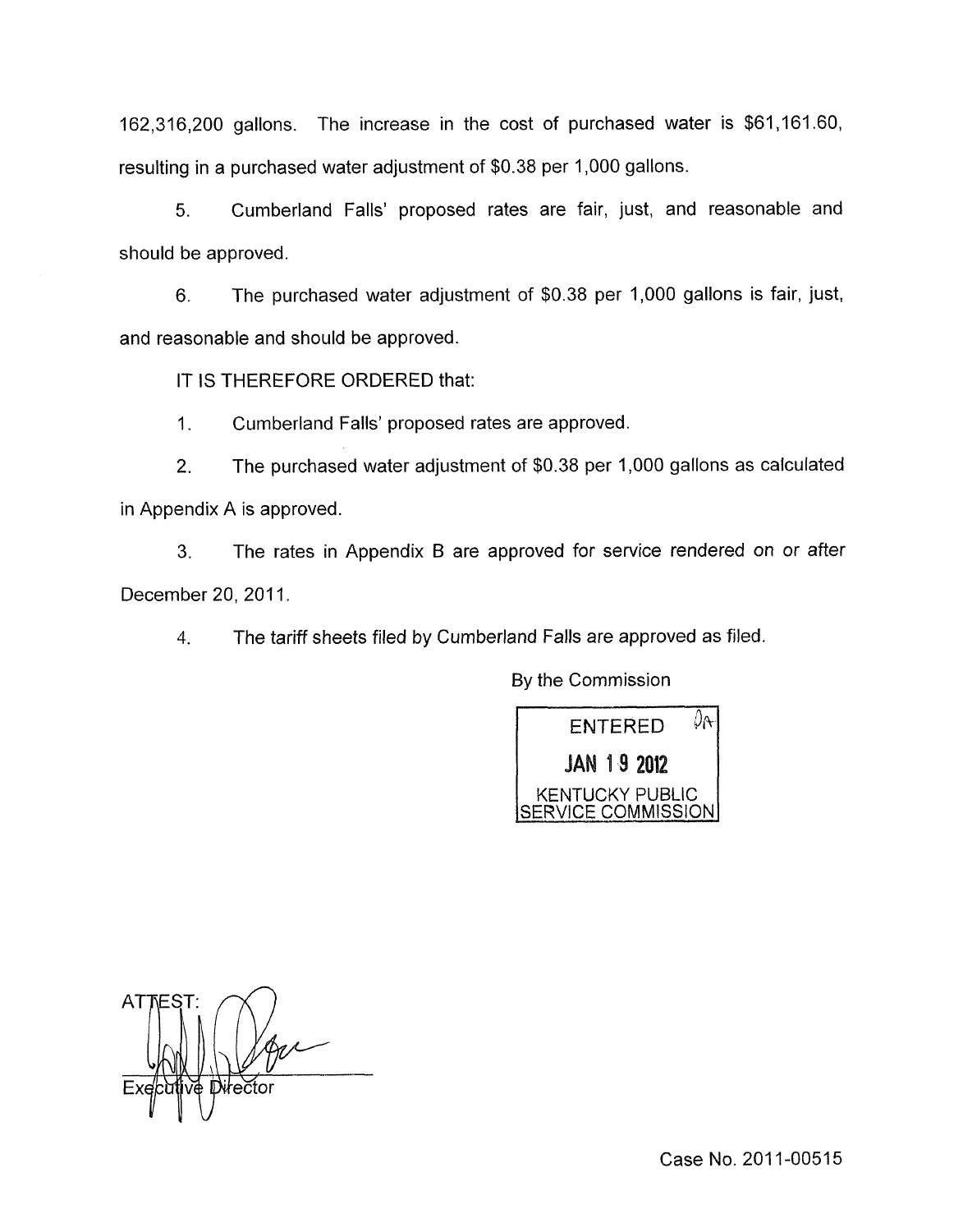# APPENDIX A

 $\sim 10^{11}$ 

 $\mathcal{L}^{\text{max}}_{\text{max}}$  ,  $\mathcal{L}^{\text{max}}_{\text{max}}$ 

# APPENDIX TO AN ORDER OF THE KENTUCKY PUBLIC SERVICE COMMISSION IN CASE NO. 2011-00515 DATED JAN 19 2012

|                                                                                      | <b>New Rate</b>                            | <b>Base Rate</b>                                                  |             |
|--------------------------------------------------------------------------------------|--------------------------------------------|-------------------------------------------------------------------|-------------|
| <b>Cumberland Falls Water</b><br>Purchases in gallons<br><b>Volumetric rate</b>      | 33,240,000<br>\$3.62/1,000<br>\$120,328.80 | 33,240,000<br>\$1.78/1,000<br>\$59,167.20<br>Increased water cost | \$61,161.60 |
| Increased water cost<br>Divided by gallons sold<br>Purchased water adjustment factor |                                            | 61,161.60<br>S<br>162,316,200<br>\$0.38 per 1,000 gallons         |             |

 $\label{eq:2.1} \frac{1}{2} \sum_{i=1}^n \frac{1}{2} \sum_{j=1}^n \frac{1}{2} \sum_{j=1}^n \frac{1}{2} \sum_{j=1}^n \frac{1}{2} \sum_{j=1}^n \frac{1}{2} \sum_{j=1}^n \frac{1}{2} \sum_{j=1}^n \frac{1}{2} \sum_{j=1}^n \frac{1}{2} \sum_{j=1}^n \frac{1}{2} \sum_{j=1}^n \frac{1}{2} \sum_{j=1}^n \frac{1}{2} \sum_{j=1}^n \frac{1}{2} \sum_{j=1}^n \frac{$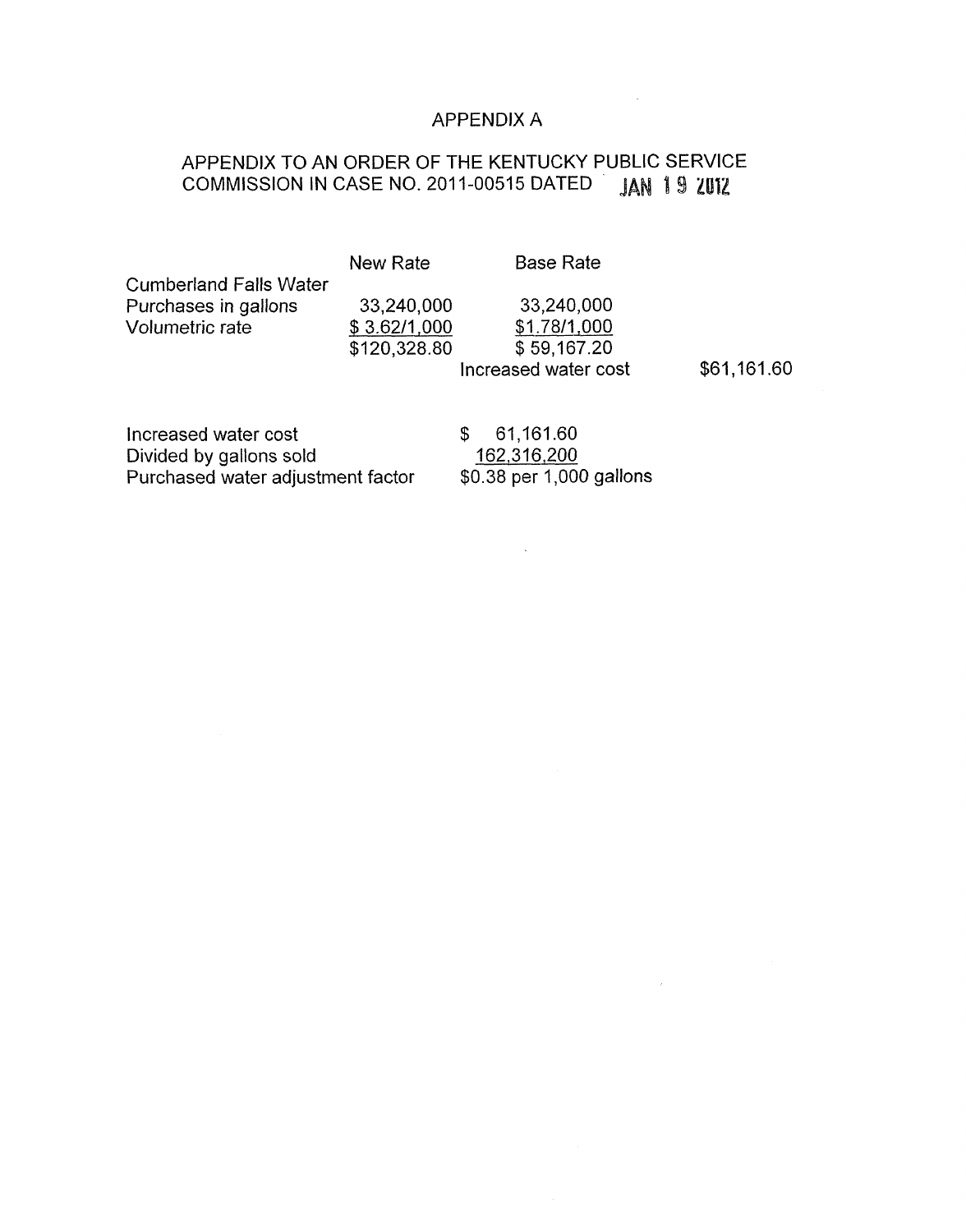#### APPENDIX B

## APPENDIX TO AN ORDER OF THE KENTUCKY PUBLIC SERVICE COMMISSION IN CASE NO. 2011-00515 DATED JAN 19 **ZUIZ**

The following rates and charges are prescribed for the customers in the area served by Cumberland Falls Highway Water District. All other rates and charges not specifically mentioned herein shall remain the same as those in effect under authority of the Commission prior to the effective date of this Order

#### Monthlv Rates

5/8" X 3/4" Meters

First 1,000 Gallons Over 1,000 Gallons 9/8" X 3/4" Met<br>
First 1,000<br>
Over 1,000<br>
1" Meters<br>
First 5,000

#### 1" Meters

First 5,000 Gallons Over 5,000 Gallons

#### 2" Meters

First 25,000 Gallons Over 25,000 Gallons

 $\sim$   $\mu$ 

- \$ 17.08 Minimum Bill 6.88 Per 1,000 Gallons
- \$ 44.60 Minimum Bill 6.88 Per 1,000 Gallons
- \$ 182.20 Minimum Bill 6.88 Per 1,000 Gallons